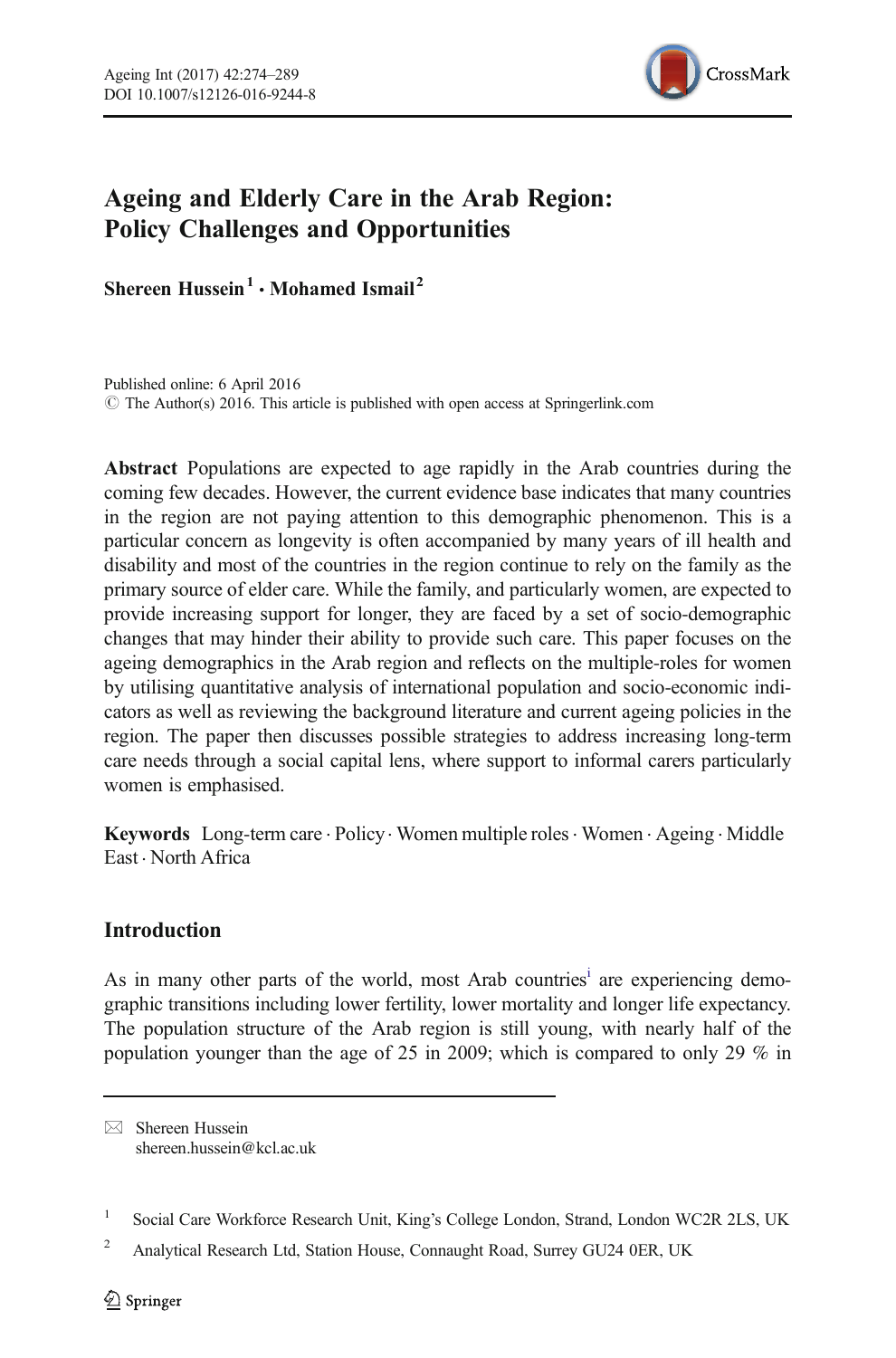developed countries (United Nations [UN] 2009). However, the demographic transition of reduced fertility and mortality rates has accelerated the process of population ageing in the region. While many of the Arab countries are not currently experiencing population ageing at the same level as most developed countries, the majority of the countries are in the cusp of predicted significant demographic changes particularly in relation to the pace of population ageing. By 2050, the proportion of older persons (60 years or more) is predicted to climb to 19 % compared to an average of around 7 % in 2010 (UN [2013\)](#page-14-0). Because of historical high fertility rates, the number of older persons is predicted to more than quadruple from 22 million in 2010 to 103 million by 2050. In nine countries in the region - Algeria, Bahrain, Kuwait, Lebanon, Libya, Morocco, Oman, Qatar and Tunisia - there will be more older persons than children (under 15 years old) by 2050 (UN [2013\)](#page-14-0).

Most people in the Arab countries share similar historical and cultural backgrounds, founded in the main around religion, yet they are not a homogenous group. The cultural and political status of women, their fertility levels as well as the laws governing family and marriage, vary widely across the region. Levels of life expectancy in many Arab countries is a great success story of social and economic development, however, it is also one of the most profound public policy challenges of the 21st century. This is particularly the case for many countries in the region, which appear not to be equipped to address the multiple implications of such changes (Kronfol et al. [2013\)](#page-14-0). Population ageing in the Arab world has been occurring in a context of parallel and major socio-economic and socio-political changes challenging traditional family structure norms and intergenerational support systems. Furthermore, the implications of rapid ageing in several Arab countries are often not acknowledged by policy makers, with research showing that public welfare and policy or strategies to address population change remains limited albeit gaining some recent attention (Sibai and Yamout [2012;](#page-14-0) Yount [2005\)](#page-15-0).

The tempo, or speed, of the population ageing process has been different for some countries in the region, with some identified as having 'fast', others as 'medium' and 'slow' tempos (Saxena [2008\)](#page-14-0). Within the 'fast' or rapidly ageing group are the United Arab Emirates, Tunisia, Bahrain, Kuwait, Morocco, Algeria, Bahrain, Libya and Lebanon (Saxena [2008\)](#page-14-0). These countries are also experiencing epidemiological and health transitions, with non-communicable diseases replacing communicable diseases as the leading causes of morbidity and mortality (Abyad [2006](#page-13-0)).

In spite of the above, research examining care for the elderly in the Arab world, including ill health in later life, long-term care provision, and the use of formal or paid care services remains surprisingly sparse (Sibai and Yamout [2012;](#page-14-0) Yount and Sibai [2009\)](#page-15-0). Although older people in the region have traditionally tended to live with or near their offspring, larger proportions of the, notably older women, are increasingly living alone (Sibai et al. [2009\)](#page-14-0). This situation is exacerbated by both internal and international migration patterns, where younger men are more likely to migrate leaving their wives, usually with young children and older parents to care for, with multiple responsibilities (Fargues [2006](#page-13-0)). Concurrently, the viability of informal, traditional forms of long-term care in the family unit are threatened due to various factors such as modernization, urbanization and youth migration.

A key question remains however, how can Arab countries devise better elderly care policies that are suited to the new family structures that have emerged in the region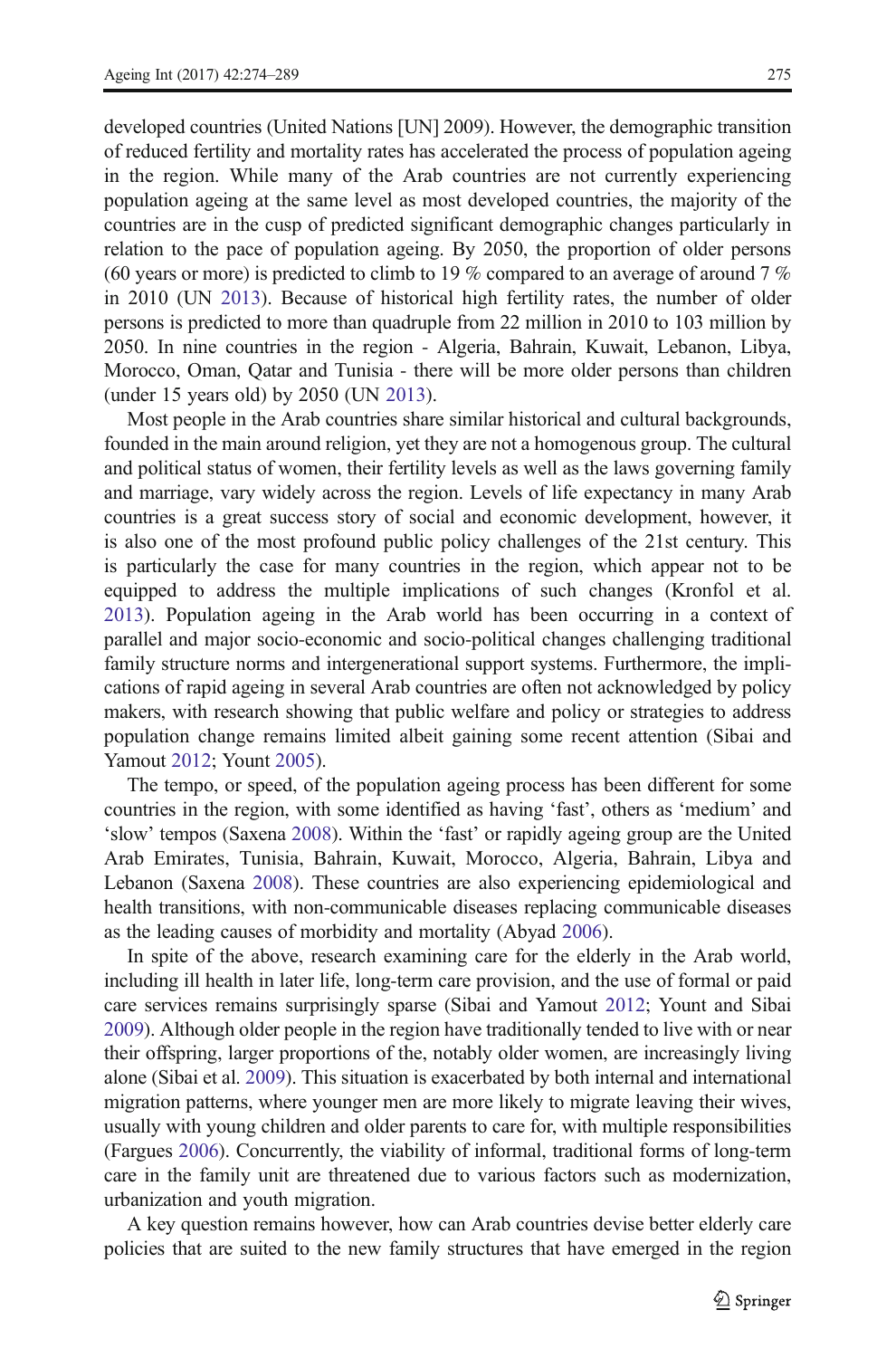which increasingly point to the unsustainability of an aged-care model centred around female kin? Addressing this important policy question will have important implications for several of the post-2015 Sustainable Development agenda goals, namely Goals 3 and 11: "Ensure healthy lives and promote wellbeing for all at all ages" and "Make cities and human settlements inclusive, safe, resilient and sustainable^ (UN [2014](#page-15-0)).

## Aims and Methods

The aim of this paper is twofold: (1) to review the current socio-demographic position, in relation to ageing, of the Arab region reflecting on current model of care provision and policy strategies in the region; (2) to propose a new model of care and new sets of policies for elderly care which moves beyond the over-reliance on women and addresses the new realities posed by changing family and demographic structures in the Arab region. To this end, the paper draws on key policies and strategies that can be adopted to meet the growing multiple roles placed on women as providers of growing long term care needs in Arab region.

The paper starts with an overview of demographic and ageing patterns in the region in relation to other socio demographic indicators, such as female labour participation and literacy rates. This will provide the background discussion for the policy analysis that will follow, focusing on current ageing policy initiatives adopted by some countries in the region. The discussion will pay special attention to the unsustainable burden on women in informal long-term care provision. The paper then reflects upon the potential for new models of long-term care support in the Arab region both by reflecting on examples of elderly care provision that have been adopted by governments in more developed countries and by considering the specific cultural context of the Arab region.

The data sources for the analysis presented here are both qualitative and quantitative based on development and demographic databases published by various international bodies such as the World Bank and the United Nations. In addition, the authors make use of a systematic literature review of the role of women in long-term care in the Arab region. This entailed extensive searches of Several social science databases including AgeInfo, the Social Science Research Network (SSRN), Applied Social Science Index and Abstracts (ASSIA); Health Management Information Consortium Database (HMIC); Social Care Online (SCO); and Sociological Abstracts and Social Services Abstracts (SSA/SA) covering the period from 1995 to 2014. Systematic search terms were used to extract articles related to long-term care, informal care, and ageing/aging and multiple roles of informal caregivers, particularly women.

## Key Patterns of Demographic Changes in the Arab Region

The Arab region is characterized by demographic, socioeconomic and political diversity. Some countries such as Egypt have very large populations, 84 millions, while others such as Qatar have much smaller population of only 110,000 inhabitants. In the majority of countries, despite an observed 'Youth Bulge', population ageing is also occurring (Roudi-Fahimi and Kent [2007](#page-14-0)). This is indicated by increased life expectancy, taking place in a context of socio-economic change, and accompanied by fertility reduction and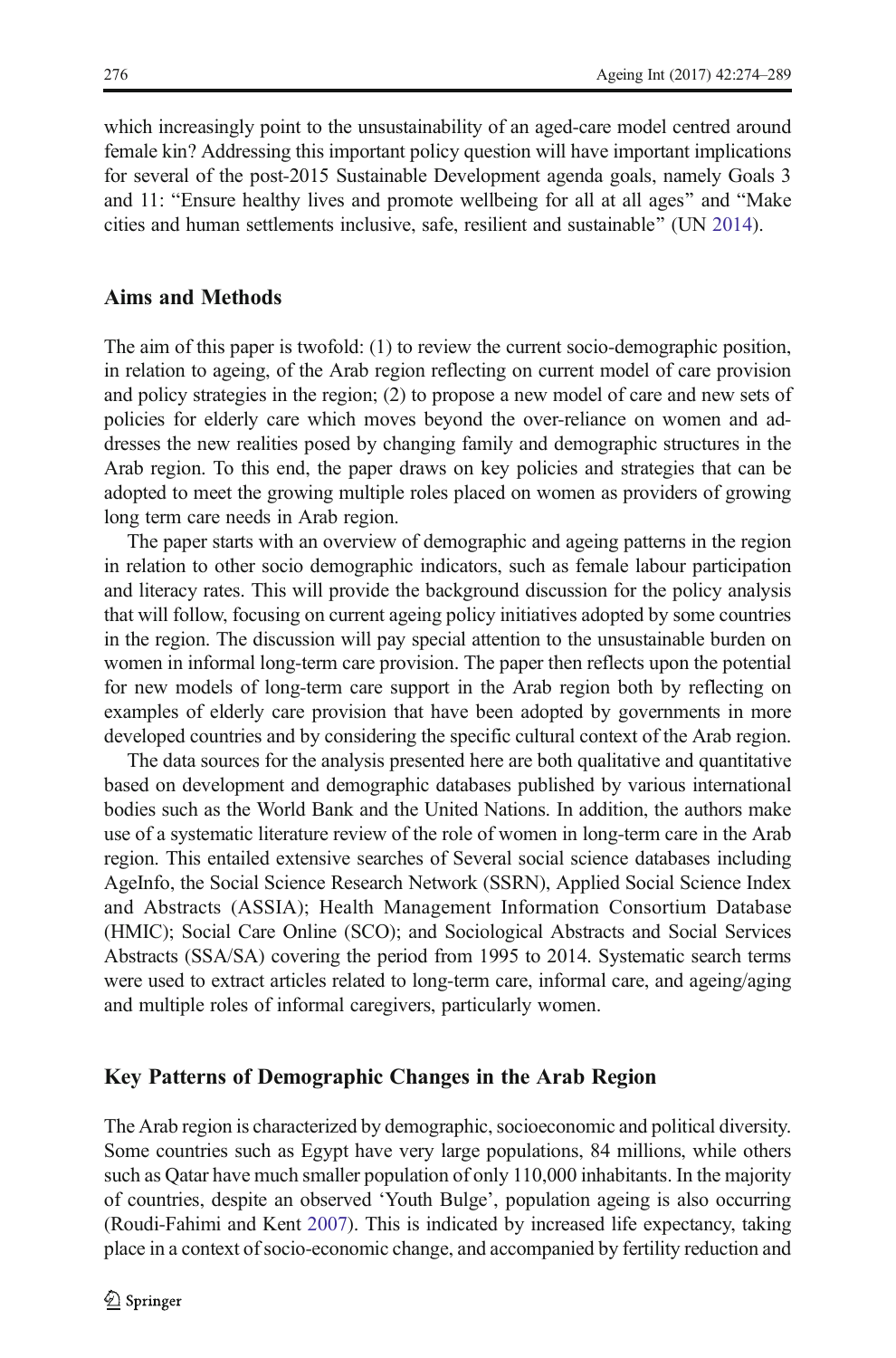significant changes in family structure. For example, the proportion of people aged 60 or more (traditional pension age in most Arab countries) represents  $6\%$  of total population in 2010. In some countries, such as Lebanon and Tunisia, older people constitute at least 10 % of the population. More importantly, the projected relative representation of this group is expected to go up to 19 % by 2050. In some countries, such as Egypt, due to its large population of over 84 millions, this equates to a considerable number of older people and prompts for policy and practice consideration.

While not all longevity is associated with ill health and increased need for care provision, the proportion of the population that is living longer means that more people will need support and care as they move to end of life (Boggatz and Dassen [2005;](#page-13-0) Hussein et al. [2009](#page-13-0); Sibai et al. [2004;](#page-14-0) Sinunu et al. [2009;](#page-14-0) Alzheimer Disease International [2011\)](#page-13-0). Additionally, there is an evident gender-gap in the prevalence of widowhood in the region, with women more likely to be living alone in old age (Sibai et al. [2009\)](#page-14-0). This is not only because of higher women average life-expectancy than that of men but also due to differences in gender-related marriage patterns. For example, relatively large wife-husband age gap, polygyny and lower remarriage rate for women following divorce or widowhood can also be explanatory factors for larger proportions of women living alone at old age (Hussein [2002;](#page-13-0) Hussein and Manthorpe [2007;](#page-13-0) Yount and Sibai [2009\)](#page-15-0). For example, 85 % of men aged 60 or more are married compared to only 39 % of women in the same age group in North Africa (UN [2009\)](#page-15-0). These factors combined with socio-demographic changes impact on both intergenerational linkages and living arrangements among older women including solitary living at old-age (Shah et al. [2002](#page-14-0); Yount and Khadr [2008](#page-15-0)).

Figure [1](#page-4-0) presents the distribution of Arab countries by life expectancy and fertility rates. The countries are also grouped according to their levels of palliative care provision according to the typology developed by Clark and Wright ([2007](#page-13-0)). Palliative care is defined as provision of end of life care and is used here as an indicator of a country's recognition of their population ageing, palliative care could be provided by government, private, non-governmental or charitable organisations. Clark and Wright [\(2007](#page-13-0)) developed a world map with four main groups of countries: 1) no known palliative care activity, 2) countries with palliative care capacity building activity, 3) countries with localized provision of palliative care, and 4) countries where palliative care activities are approaching integration with the wider public health system. None of the Arab countries were identified by Clark and Wright ([2007](#page-13-0)) to belong to Group 4.

Figure [1](#page-4-0) clearly shows the diversity of the Arab countries in relation to their position at the demographic transition. At one end we find Somalia still exhibits very high total fertility rate (6.6) and low average life expectancy (55 years). At the other end, Lebanon is almost singled out with the lowest total fertility rate (1.8) and highest average life expectancy in the region (80 years). A group of countries - Comoros, Djibouti, Mauritania and Yemen - is clustered with medium range of fertility rates (between 3.4 and 4.7) and relatively low life expectancy (between 61 and 63). It is worth noting that the latter group has relatively low health expenditure per capita (ranging from 44\$ to 137\$; WHO [2013\)](#page-15-0) and low human development index $^{\text{ii}}$  (ranging from 0.47 to 0.5; UNDP [2013](#page-14-0)). Another larger group of countries – Bahrain, Jordon, Kuwait, Libya, Oman, Tunisia, Saudi Arabia, Syria and United Arab Emirated (UAE) - is situated at a latter phase of their second demographic transition, with relatively lower fertility rates (from 1.8 to 3.2) and higher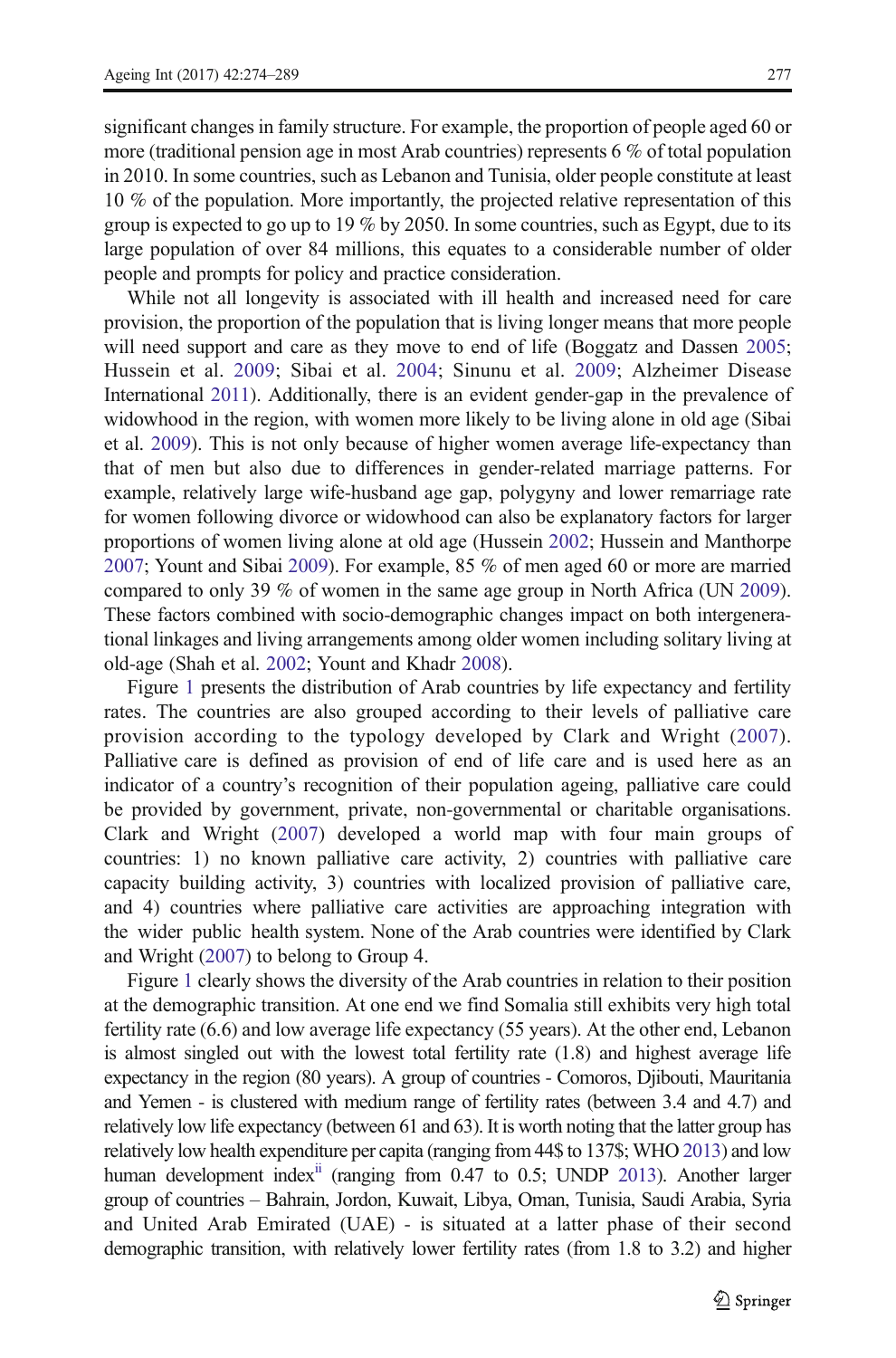<span id="page-4-0"></span>

Fig. 1 Total fertility rate by life expectancy in the 22 Arab countries grouped by level of palliative care development Source: Life expectancy and total fertility rate refer to rates in 2013 World Bank [http://data.](http://data.worldbank.org/indicator/SP.DYN.LE00.MA.IN) [worldbank.org/indicator/SP.DYN.LE00.MA.IN](http://data.worldbank.org/indicator/SP.DYN.LE00.MA.IN)

life expectancy of between 74 and 77 years. Some countries appear to be on their way to reach the position of the latter group, such as Egypt, Algeria and Morocco; while Qatar appear to be in a near position to Lebanon in terms of fertility and life expectancy levels. When we consider these countries in relation to their palliative care provision alongside their demographic transition, we find that the relationship is not always consistent. For example, while Mauritania is at an early stage of demographic transition, it has localised provision of palliative care (the most advanced group within the region) While Libya with relatively low fertility rate and high life expectancy has no known activities for palliative care. Lebanon while displaying the most advanced demographic indicators is still in the capacity building stage. On the other hand UAE appears to be paying attention to palliative care provision inline with the changes in their demographic changes.

Research available on the Arab region indicates that a considerable part of the increased life expectancy in this region is spent in ill-health. For example, Margolis and Reed [\(2001\)](#page-14-0) found that older people using formal care services in the UAE had higher rates of neurological diseases and/or dementia than in Western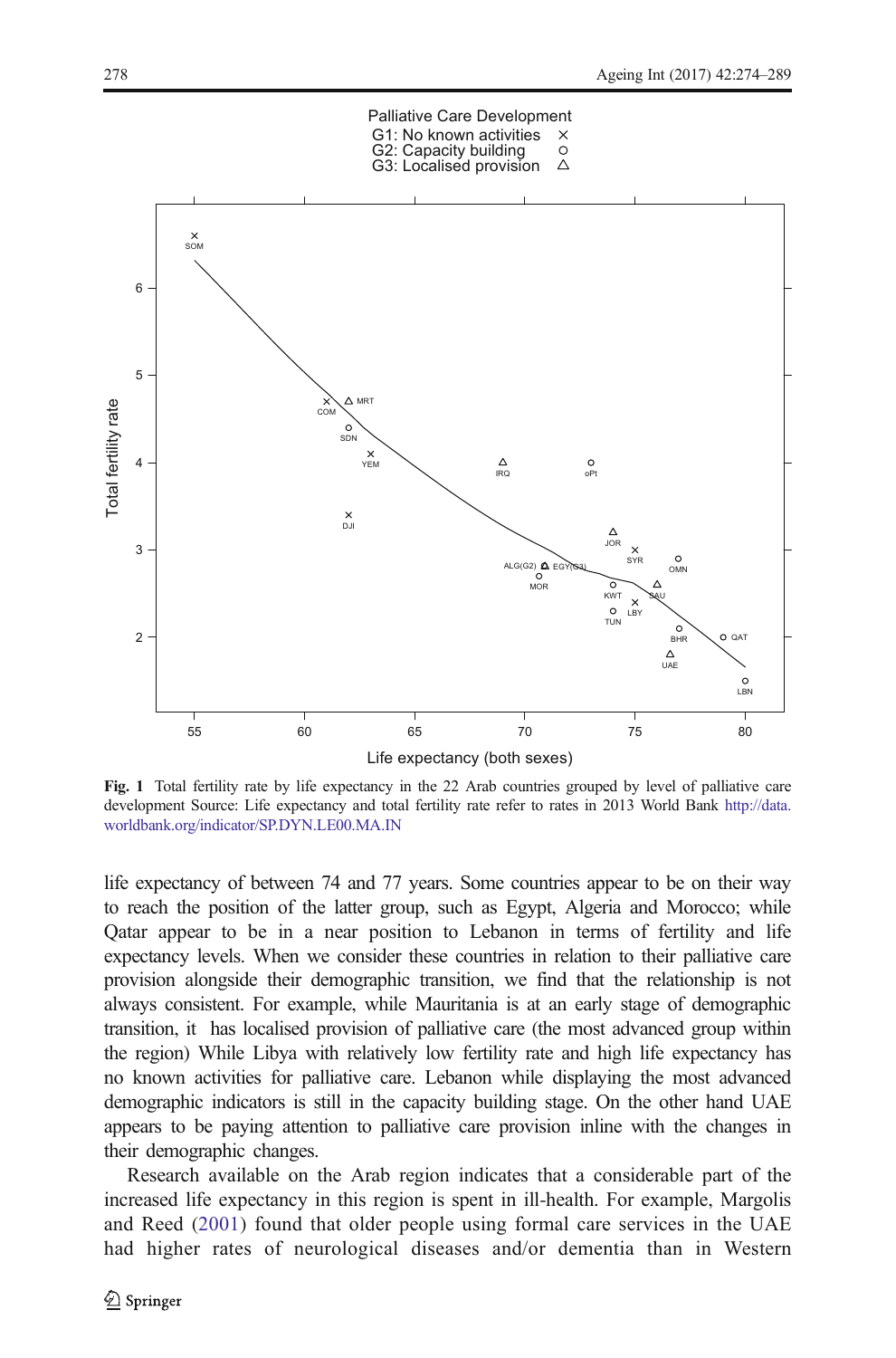countries, such as the United States (US). Similar findings from Iran were illustrated by Tajvar et al. [\(2008\)](#page-14-0), where they highlight considerable poor health indicators among older women.

### Key Trends in Care Support for the Elderly in the Arab Region

There are two main (often parallel) systems of long-term care for the elderly in the Arab region: informal care providers, such as unpaid family members, as well as formal care providers, such as nursing aides, home care assistants, and other paid care workers. Most care delivered to older people, or people with disabilities or long-term care needs, in the Arab region is provided by family members, mainly women, or by other informal caregivers (Hoodfar [1997;](#page-13-0) Rugh [1984](#page-14-0), [1997](#page-14-0); Sibai et al. [2012](#page-14-0); Yount and Rashad [2008\)](#page-15-0). Long term care in the majority of cases is family-based, mainly because of deeply-rooted religious and cultural norms that emphasis the duties of younger generations towards their elders, but also due to critical lack of formal care alternatives (as might be provided by the public policy systems or the private sector). Indeed, where private care is provided such as through a private nursing home or a non-governmental organization specializing in social care, there is much social stigma attached to the idea of elderly relatives being placed in such nursing homes. Extended hospitalizations and the admission of frail, older people to care facilities have occurred in many Arab countries for at least the past two to three decades, these were usually attributed to combined effects of longevity and lack of other suitable formal care provisions that is home or community-based (Rugh [1981](#page-14-0); Rugh [1984;](#page-14-0) Sibai et al. [2009;](#page-14-0) Sinunu et al. [2009\)](#page-14-0). Indications of increased use of formal care, especially among urban older people are emerging. For example, research in Egypt (Boggatz and Dassen [2005](#page-13-0); Sinunu et al. [2009](#page-14-0)) indicates that many factors are prompting family caregivers in Cairo to employ formal or paid care-workers to look after their older relatives, despite the long-standing norms of family care. However, there are no statistics available to establish the volume of or trends in the use of formal or paid care, mainly because such arrangements are often poorly documented (Margolis and Reed [2001](#page-14-0)).

Nevertheless, the continued availability or indeed willingness of family members to care for elderly relatives is uncertain, due to a number of interacting demographic and socioeconomic trends. In particular, changes in family structure and youth migration, combined with increases in women's participation in the labour force, may negatively affect the availability and willingness of family members to provide care for their older relatives (Hussein and Manthorpe [2005](#page-13-0)). Additionally, many informal carers might not be equipped to the type of care associated with ageing, such as complex and dementia needs.

Figure [2](#page-6-0) presents the distribution of the 22 Arab countries by female labour participation rate (2011) and proportion of their population over the age of 60. The countries are then grouped according to their Gender Inequality Index (GII).<sup>[iii](#page-12-0)</sup> The GII is distributed into three groups based on the percentile distribution of all Arab countries; thus the levels of low, medium, high are relative to the rest of the 'Arab' countries and not the world distribution of GII. The higher the GII value the more disparities between females and males.

Figure [2](#page-6-0) reflects the relatively young populations of the Gulf region, with high levels of female labour participation rates. However, it should be noted that the latter figures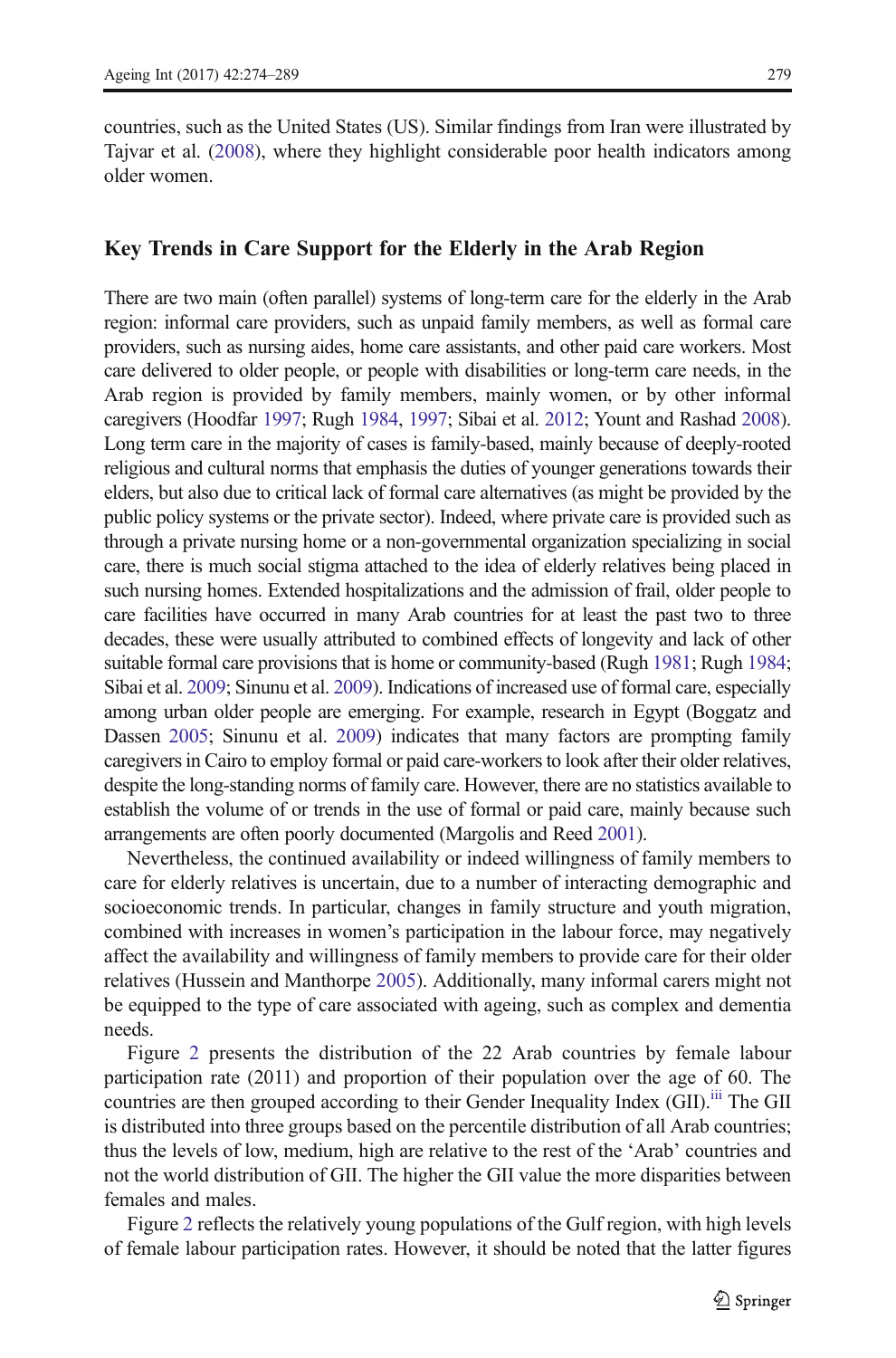<span id="page-6-0"></span>

Fig. 2 Female labour participation rate and proportion of the population aged 60 or more in the 22 Arab countries grouped by their relative level of Gender Inequality Index

reflect the experience of migrant as well as native women in relation to labour market participation and thus may not provide an accurate indication of the competing roles of women who are expected to provide, or in some cases manage, elder care. Documented female labour participation rates are also likely to underrepresent informal and undocumented labour sectors, where women in the region are particularly concentrated (Jütting et al. [2008\)](#page-14-0). Nevertheless, the data provides some indication of the position of different countries in relation to the three inter-related factors of ageing, multiple demands on women through labour participation and gender inequality. Egypt presents a situation where female participation rate is over 20 %, proportion of older people relatively high at around 8 % with relatively high GII; presenting a scenario of competing demands on women within unsupportive gender-sensitive policies. Tunisia presents a scenario where female labour participation is within the medium range, high proportion of older people but considerably low GII indicating relatively higher levels of gender equality.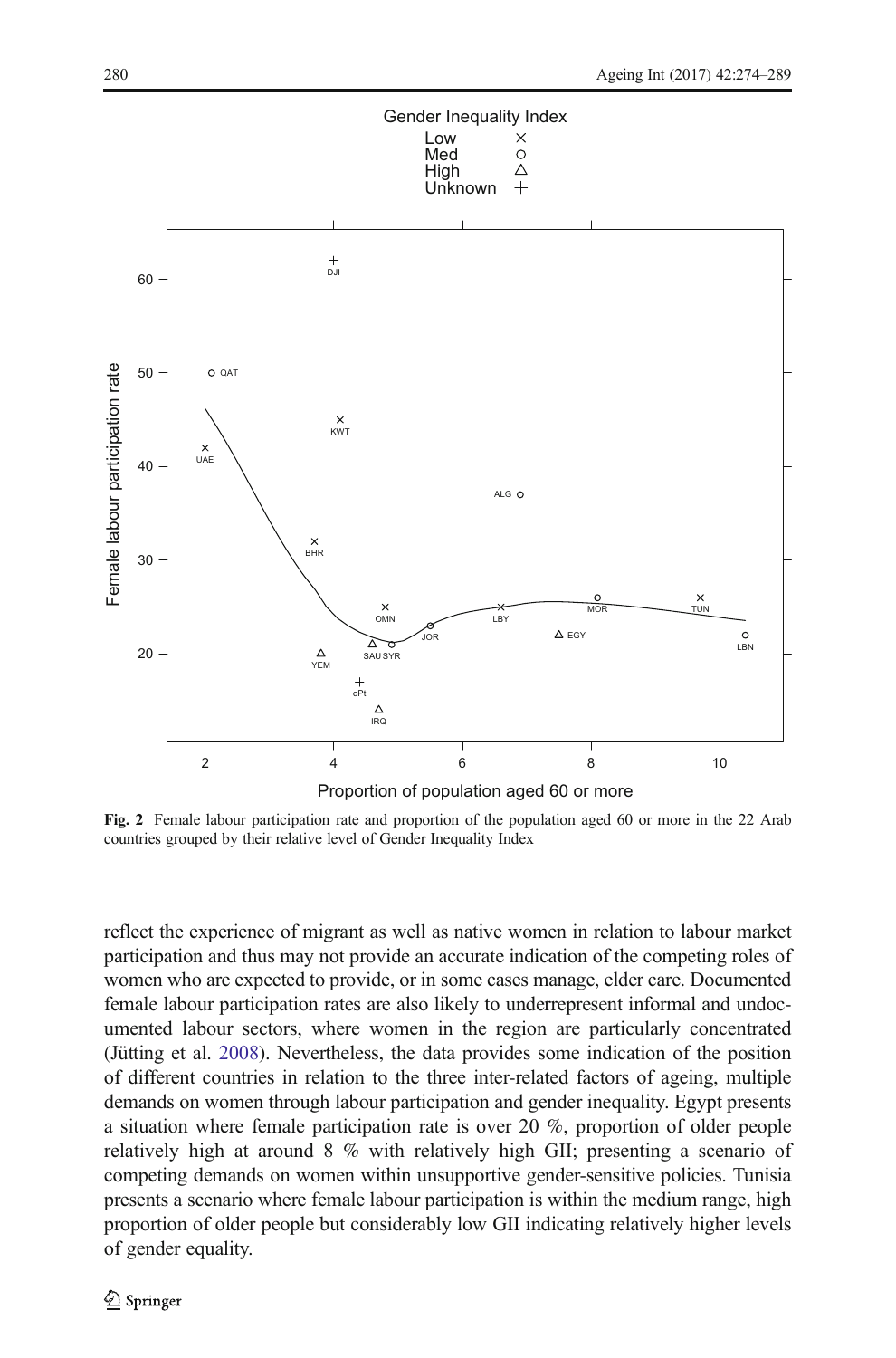#### Elderly Care and Old-age policies in the Arab region

The Arab region can be characterized as having primarily residual social welfare systems that rely heavily on family or community-based social support, especially for those members of the population who do not have access to welfare benefits that are based on a record of formal employment-based social insurance contributions. This reliance on kin and community-based support is especially prominent in the case of social care where the state exercises little legislative power over the family. This formal neglect of social care as a constituent part of social policy in the Arab region arises from a male-breadwinner approach to social policy which prioritizes the economic activity of the man/father and assumes that the mother or female kin will take responsibility for the care needs of the nuclear or extended family members.

Within this overarching framework, long term care needs associated with old age tend to be seen as a family rather than societal responsibility within the region, with coresidency, or shared households, usually employed as a means to meet the needs of both the young and old generations within the family (UN [2011;](#page-15-0) Yount and Sibai [2009\)](#page-15-0). While the Arab countries include some of the world's wealthiest states, wealth distribution across the population is far from uniform, with significant pockets of poverty. For example, Yemen and Sudan have witnessed large increases in their populations living under the poverty line since early 1990s and are classified as some of the least developed by the United Nations (Mirkin [2010](#page-14-0)). Most of the countries in the region have relatively young traditional social insurance programmes. These programmes offer old-age statutory pensions, with a typically higher uptake in urban areas. It is estimated that social security coverage extends to less than 25 % of the population (Economic and Social Commission For Western Asia [ESCWA] [2006](#page-13-0)), and the majority of older people rely excessively on savings and informal support, including financial, from family and charities. It is likely that older women are more affected by the limited social security coverage, given their continued over representation in undocumented labour, such as agricultural and small trade.

Overall, older people appear to be marginalized in the health and welfare policymaking process in the region (Sibai et al. [2004\)](#page-14-0). While the rights to equality of older people in most Arab countries are entrenched in their constitutions (UNFPA [2012\)](#page-15-0) and recognition of the issues related to aging within the region has gained momentum in recent years, however, wide gaps between ratifications and implementations of policies remain.

According to the United Nations (2008) most countries in the Arab region view population ageing to be a 'minor' concern. Nevertheless, some Governments have recognised the need to meet future challenges associated with expected population ageing. An ESCWA study (Kronfol et al. [2013](#page-14-0)) identified a number of countries where home care services for older people are available, however, these are mostly covered and initiated by civil society and often religious-based organizations, sometimes subsidized through public funds. For example, in Egypt, the 'Regular Medical Caravans' provide free medical consultation and services - including minor surgeries at homes in rural areas; Bahrain has ten government-sponsored mobile clinics. In Tunisia, the 'Union of Social Solidarity' offers mobile teams to providing free homebased health services for the elderly. Tunisia also provides specialized governmentfunded rehabilitation and physical therapy services to older persons for little or no fees.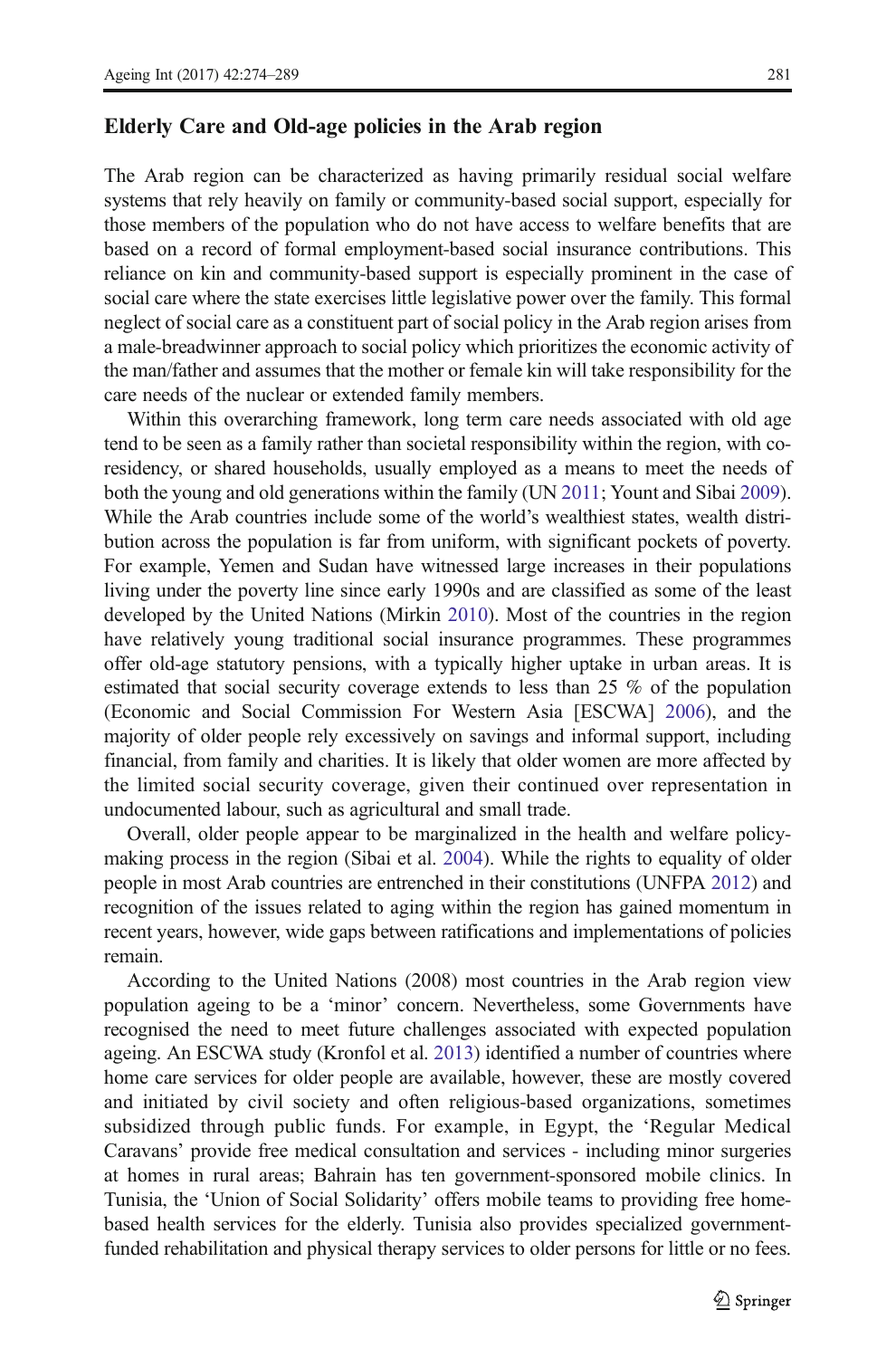Home-based care in Kuwait is entirely free of charge and NGOs in Morocco provide free medication, medical consultation to older persons in need and support families and caregivers of older persons with Alzheimer's disease. In Jordan, the private sector has recently expanded to include up to 53 companies registered at the Ministry of Health that provide home care for older persons. In Lebanon, there are 26 mobile clinics for older people living at home. Two countries, Lebanon and Palestine, mentioned the availability of "meals on wheels" services that cater to older people living alone.

#### The Role of Women in Long-Term Care Provision

The current picture of family formation, encompassing marriage and fertility, is far from homogenous (Hussein [2002](#page-13-0); Hussein and Manthorpe [2007;](#page-13-0) Rashad and Khadr [2002;](#page-14-0) Yount and Rashad [2008](#page-15-0)), and women's position in society vary dramatically within the Arab region. For example, Yount and Rashad [\(2008\)](#page-15-0) highlight the striking variations in family structure and women's political and economic participation in Egypt, Tunisia and Iran. For older women variations in levels of qualifications, social exclusion, financial capital and geographical segregation pose different sets of challenges.

For all Arab countries, changing demographic structures, labour market dynamics, migration and systems of financing long-term care, all influence care provision. They are also influenced by shifts in marital and intergenerational power relations and support (Hussein and Manthorpe [2007](#page-13-0); Yount [2005](#page-15-0)). As discussed earlier, policy attention to long-term care needs and preventative policies remain under-developed. This is perhaps associated with the deeply-rooted cultural and traditional norms that emphasize the role of the family in wellbeing - and particularly the role of women - in the care provision and support system (Sibai and Yamout [2012](#page-14-0)). While there are a number of large religious minority groups such as Christians and Jewish people in the region, the vast majority of the region populations are Muslims and Arabic-speaking. Islamic beliefs and traditions also provide the basis of social order in many Arab countries thereby informing the many of the prevailing intergenerational support systems in the region. Within such context, women are usually portrayed and expected to be the main source of emotional and care support. However, Islam also places a considerable duty of elderly care, particularly financially, on male sons (El-Ashi [2007\)](#page-13-0). The same code of practice may explain the large involvement of older people in financial and domestic help to their off-spring, including child care, where an unspoken system of obligations and duties is in place (Sibai and Yamout [2012\)](#page-14-0). Yet, it is the day to day and hands on care duties that are implicitly, and many times explicitly, placed on daughters or daughters in laws.

While such traditional values remain at the heart of the Arab society, the practicalities of women delivering elderly care, along with their traditional roles of wives and mothers and meeting other competing and increasingly expected duties of labour participation, can be challenging to say the least. With increasing life expectancy and societal changes there are considerable forces that calls for new policy and governmental support that addresses care needs of older people outside the family sphere.

The literature review indicates that informal care continues to play a central role in long-term care, and women provide most formal and informal care. The available data indicate that the use of formal care services, such as care homes or home care services,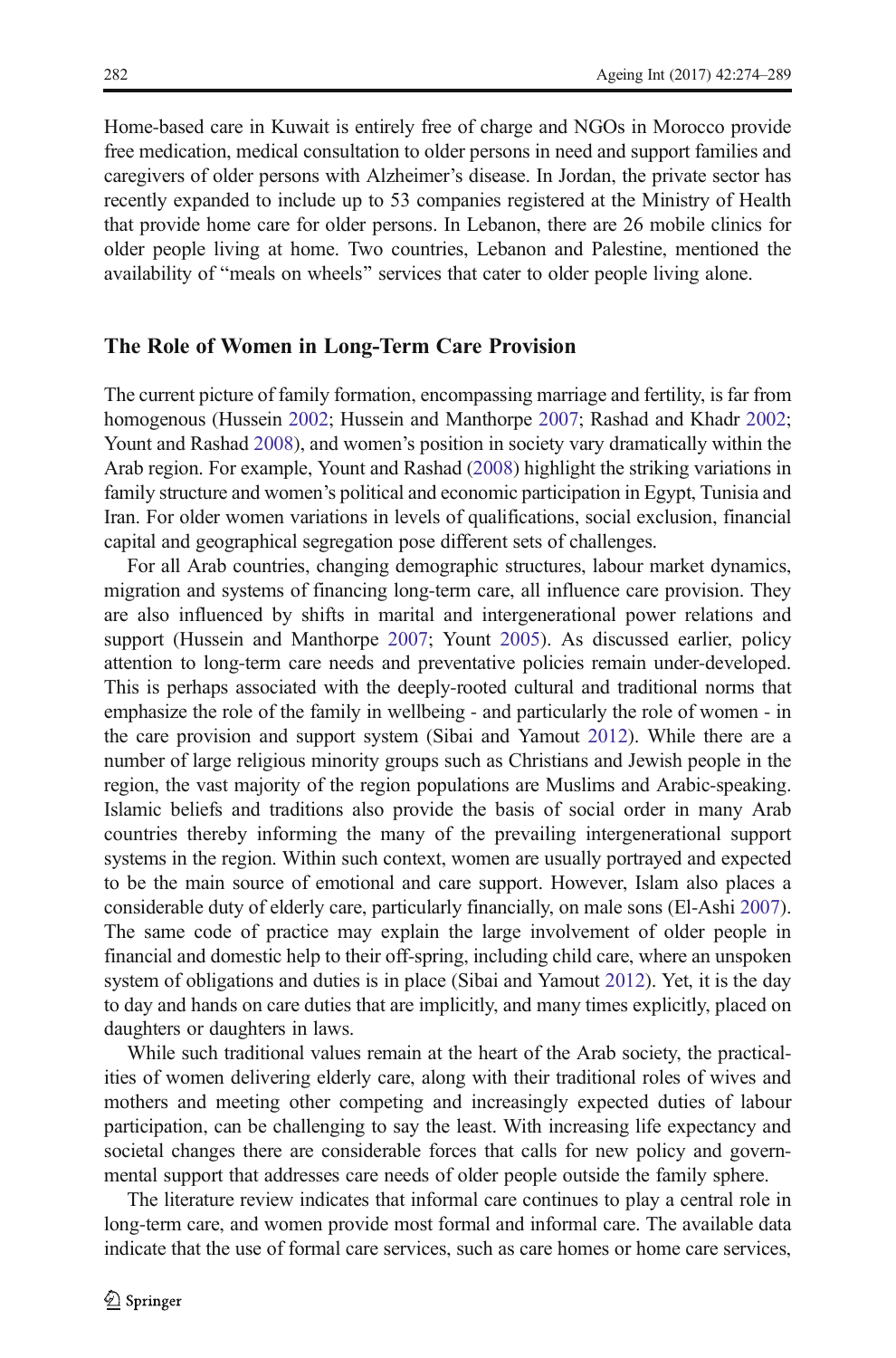by older people is not substantial, but that it may be growing. The literature emphasizes the enduring and sizeable role played by women in relation to informal long-term care, which is the most common form of care provision within the region. Even when hospitalization is necessary, bedside or personal care, such as help with eating and washing, is often provided by relatives rather than nursing staff (Sibai and Yamout [2012\)](#page-14-0). In some of the wealthier Gulf States, foreign live-in domestic workers offer a 'solution' to elder care, albeit unregulated posing a number of safeguarding issues (Shah et al. [2012](#page-14-0)).

Another important factor affecting the role of women in the region is the shift in family formation and structure. Trends toward higher median age at first marriage, urbanization and a decline in co-residence with in-laws and extended families, as well as recent trends towards higher divorce rates, are observable in many countries (Rashad et al. [2005](#page-14-0)). Currently, most Arab countries are going through some sort of a 'nuptiality transition' from one pattern of marriage to another, and different countries are at different stages of this transition. Some observe that the universality of marriage, which characterized the region for many decades, is starting to decline. It is observed that the percentage of women age 20–24 ever married declined from 21 to 14.9 % from the 1980s to 2000 in the region (Hussein [2002](#page-13-0); El Haddad [2006](#page-13-0); El-Saadani [2006;](#page-13-0) Mensch et al. [2005;](#page-14-0) Rashad et al. [2005\)](#page-14-0). These interacting factors call for the consideration of alternative long-term care approaches, including strategies aimed at reducing possible burden on women (traditional informal carers) through support and respite care services, for example. Such burdens may lead to poor health outcomes for all concerned and possible crises requiring expensive health care input.

#### Policy Implications

There are several policy implications that arise from the preceding discussion: firstly, what is to be done about the social care for elderly people in the Arab region? Secondly, how might governments support women who have care responsibility for older relatives in the context of competing demands?

Several governments in the region, such as Egypt, Bahrain, Lebanon, Tunisia, Morocco, and Kuwait, have attempted to make conditions easier for working women with the introduction of paid maternity leave; these may be used indirectly to also care for older parents. However, state support for women who provide long-term care for family members, as those present in some developed countries, such as Italy and Spain (Commas-Herrera et al. [2006;](#page-13-0) Pavolini and Ranci [2008](#page-14-0)), does not exist. Indeed, the very nature of elderly care being characterized by 'crisis' management and not necessarily following a predictable pattern like child care, makes it difficult for women to anticipate when demand is likely to increase.

While there are several social policy legislations in the region that address the needs and wellbeing of the family institution within the society, there are very few that are specific to long term care. For example, most pension programs in the region consider additional benefits if the pensioner has surviving parents. Nevertheless, some countries in the region have attempted to upgrade, or consider, legislation and practical measures that address the growing long term care needs of their elderly populations: for example, the eligibility of elderly care activities to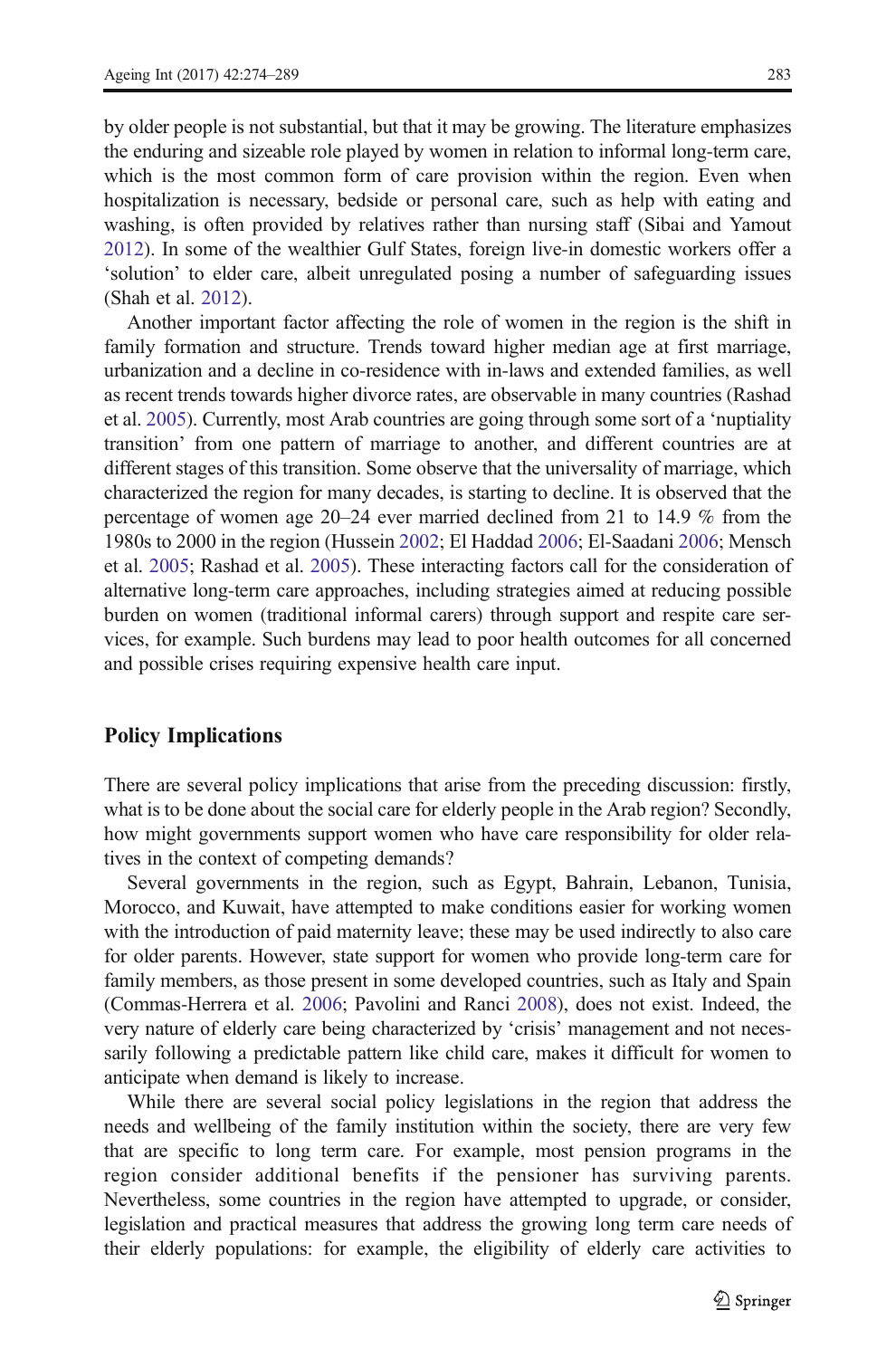receive tax incentives in Jordan; expanding welfare provision to cover old age disability in Kuwait; initiating long term care insurance provisions in Egypt, Jordan and Oman; considering new pension laws in Lebanon; and facilitating the establishment of long term care day centres and community provisions in Egypt, Jordan and Lebanon (Mirkin [2010\)](#page-14-0). Other innovative practices include establishing mobile units that provide health and care services to older people in Saudi Arabia, Bahrain and Oman.

While these initiatives constitute notable progress, Arab governments still face growing demands to establish sustainable formal long-term care provision as well as to facilitate and support individuals who provide informal care for elderly and disabled family members (Sinunu et al. [2009](#page-14-0)). To advance this argument further, it is worth considering strategies in more economically developed countries, and other less economically developed countries, as models that can be adapted in the Arab region to address long term care needs. One strand of policies relates to increasing access to care facilities, such as the availability of services including community based care. Very little information is available on the levels or use of care homes or long-term nursing or social care in the region, with studies limited mainly to Egypt, Kuwait, Lebanon and more recently Jordan (Sibai et al. [2004;](#page-14-0) Sinunu et al. [2009](#page-14-0)). In a number of the Arab countries, including Egypt and Tunisia, some universities and voluntary sector initiatives play an important role in providing basic health and care services, usually staffed by students and volunteers, to poorer older people (UNFPA [2012](#page-15-0)). These might be expanded and encouraged by policies or offered financial incentives in the form of tax relief or other benefits.

Another set of policies might focus on facilitating, or working with, informal family support. Some of these approaches address, and seek to improve, work-life balance in general, but rarely have a clear focus on care of older people although there may be a positive impact on informal caregivers. These might be of particular importance, given the multiple roles faced by women and their increased labour participations.

In terms of general work-life strategies, three major types of approaches emerge from the literature in the developed world. First, some countries such as the United Kingdom (UK), New Zealand and Australia have developed *campaigns to promote* work-life balance in the workplace by targeting employers. The second can be found in the Netherlands, Sweden and Denmark, where efforts to support people balancing work and other responsibilities, including caring for older people, have been developed through *a broad range of measures*. The third group, such as France, Belgium, United States and Ireland, focus on *developing legislation and initiatives* supporting work-life balance (Hussein et al. [2009\)](#page-13-0). In the first group, a business case is usually presented to promote the value of work-life balance. Employers are encouraged to recognize that access to coping mechanisms will increase workers' productivity. Initiatives are usually based on providing information on websites or newsletters on the importance of improving work-life balance.

Other policies relate to offering financial assistance to informal carers through tax relief and other allowances. For example, the United Kingdom provides a cash benefit known as Carer's Allowance, which is means tested based on level of income and employment level of carer. Similarly informal carers in Australia, Germany, Norway and Sweden can draw on a cash allowance, which they can use to purchase formal care if they wished.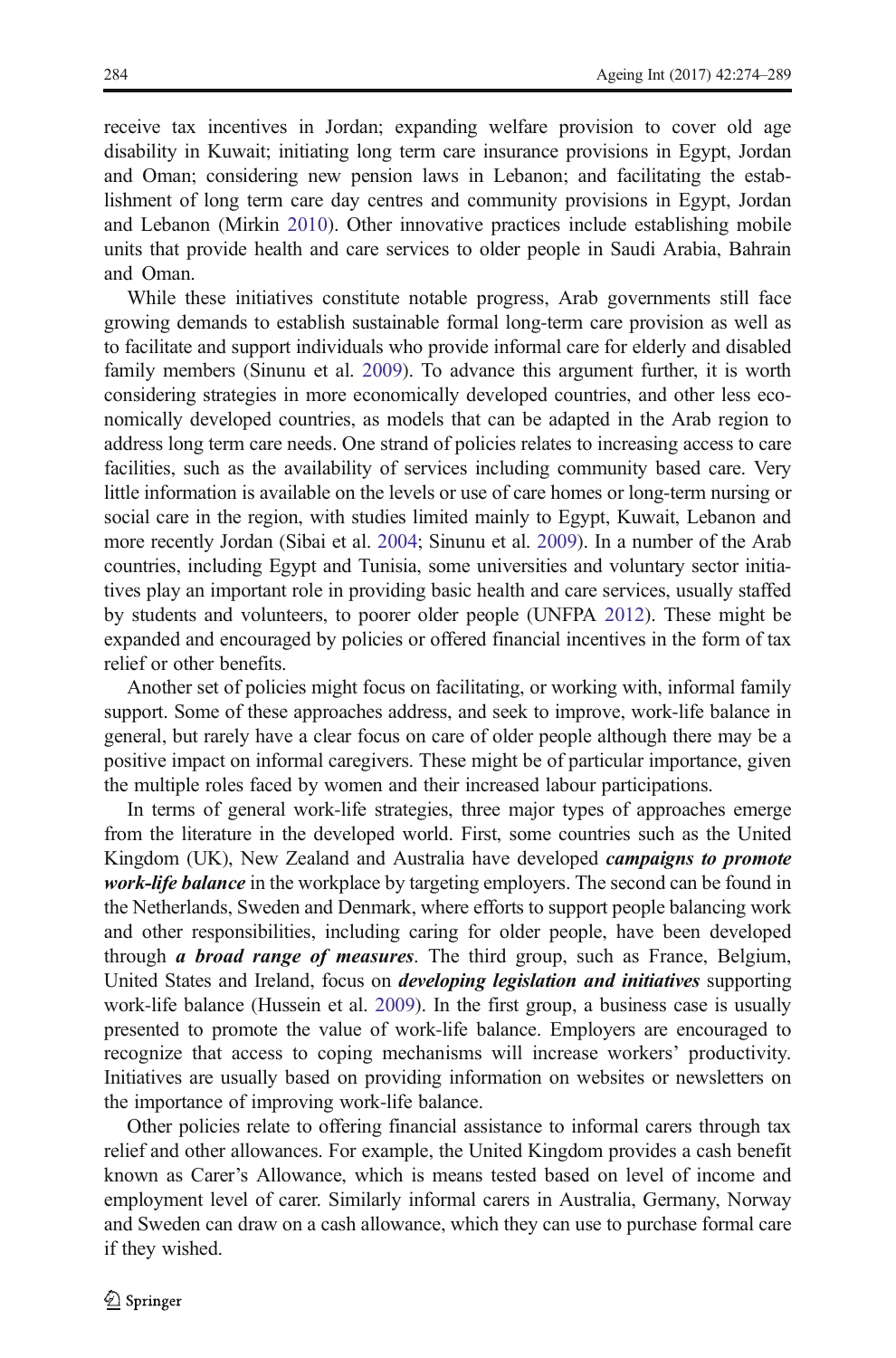The literature highlights the importance of flexible and supportive work environments in enabling people who provide informal care to participate in the labour market (Phillips et al. [2002](#page-14-0); Seddon et al. [2004](#page-14-0)). Although there is some evidence that competing demands may cause carers to cease work completely in favour of their caring responsibilities (Arber and Ginn [1995\)](#page-13-0), the literature also suggests that the majority of carers manage (or are forced to manage) a combination of the two activities (Glendinning [1992](#page-13-0); Joshi [1995\)](#page-14-0). Facilitating and supporting informal care is one side of the equation, most of the countries in the Arab region are faced with a pressing need to complement informal care provision if it they are not to be forced to establish more formal long term care systems or to allow it to flourish in an unregulated and unmanaged market (WHO [2000](#page-15-0)).

## Conclusion

The evidence suggests a growing proportion of older people in the populations of the Arab region. Within a context of changing family structure, dynamic migration patterns and associated risks of ill health in later life, the needs for long-term care support are expanding. The norms, religious and cultural traditions of these countries place the duty of care on women; such care, in the vast majority of cases, is unpaid and informally provided thereby heightening the pressure on women's wellbeing, time and energy through a combination of competing demands. To offset the impact of the demographic shift and other changes on the traditional system, policymakers in the region must invest in the systems that would encourage and facilitate formal care provision, through partnership between the state and civil society for example and through investing in both old age and family support policies. There is a particular need to foster a regulated and well-organised home-based care services, this would facilitate caring for older people while remaining within their own families and communities. The private sector in Lebanon has pioneered home care services, and two agencies provide home-based nursing care, physiotherapy and palliative care. The review undertaken for this paper highlights the role of civil society in advocacy as well as provision of care within the community, programmes directed towards building capacity should be fostered and subsidised by Governments.

Long term care provision within the region is likely to remain a 'family business' for some time to come, thus an approach based on social capital would be most suitable. Such approach would capitalize on intergenerational support and family solidarity through programmes that both empower and support informal care givers, particularly women. How women balance their multiple roles depends on different factors, some operate at the individual level and others relate to the surrounding community and underlying support from government policies. The availability of formal care, within the home environment or the community and whether on a full-time or flexible basis, needs to be considered by almost all countries in the Arab region.

This article argues that governments need to consider policies for both supporting informal care as well as establishing formal long term care provision. One of the ways to approach this process is to ameliorate the competing demands on women and other informal care providers through introducing support measures. Unlike the care of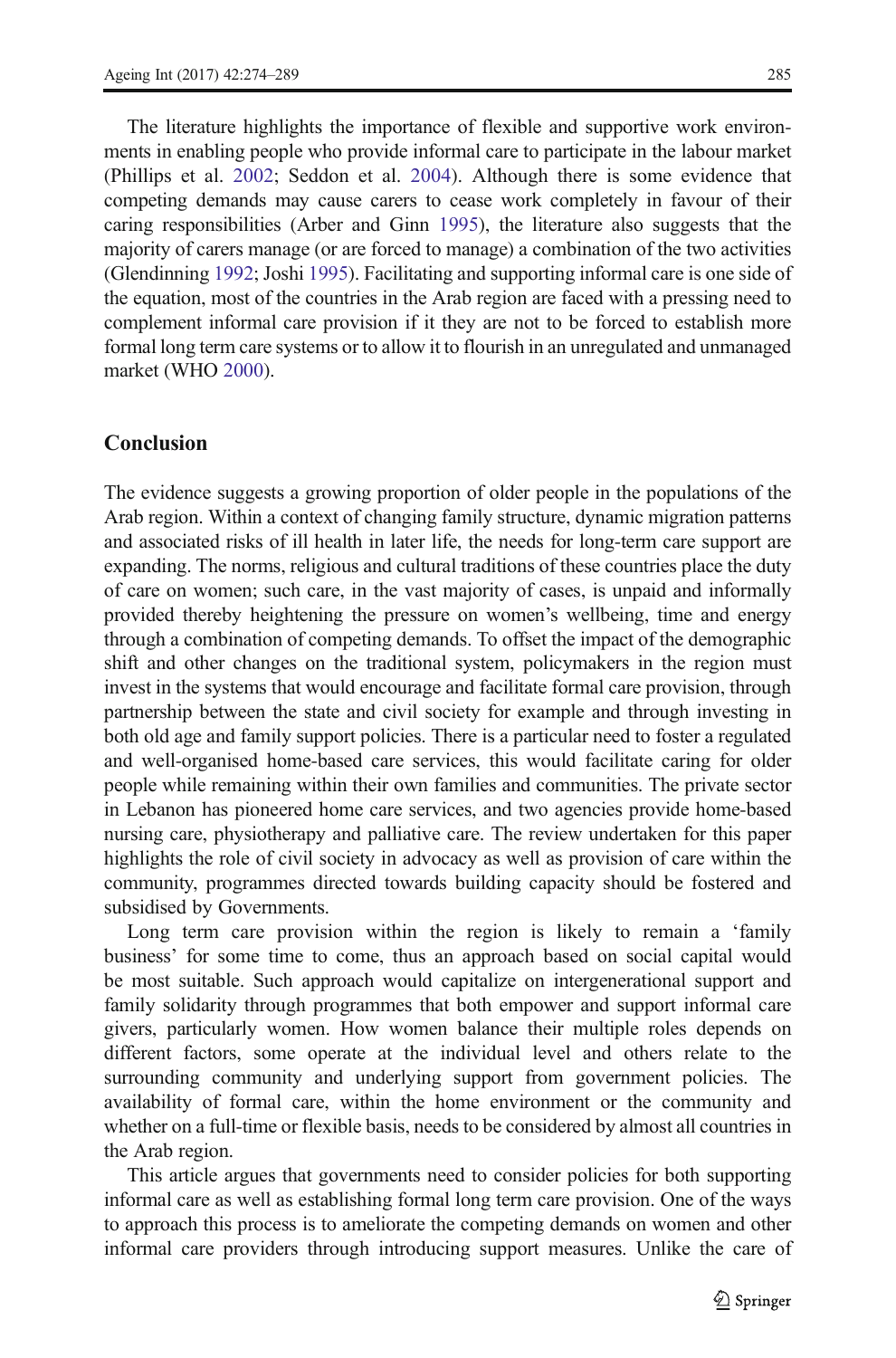<span id="page-12-0"></span>children, which follows a fairly predictable time schedule, care for older or disabled people is unpredictable in duration and intensity; it may also increase in intensity over the course of the care trajectory.

A variety of support measures should be introduced and evaluated, including flexible care arrangements between the formal and informal sector, such as respite care provision. These measures need to be both cost-effective and acceptable through being culturally sensitive. Flexible work environments and the availability of supportive workplace policies would seem to be crucial to enhancing women's participation in the labour force while not placing undue demands and placing their participation in jeopardy.

Suitable policies need to be tailored and adapted to the cultural context of the region. Policies enabling more flexible working hours and provision of paid or unpaid leave might be particularly important. The availability of informal support to women to 'care share' through enlisting the support of partners, older children, friends or other members of the community is also fundamental in facilitating women's participation in the labour force.

The dual impact of informal care and labour force participation is becoming increasingly important, owing to several factors, including the reality of increased demand for both of them. A large volume of empirical research indicates the difficulties associated with combining care and work responsibilities, particularly caring for older people. While the opportunity exists for countries in the region to adopt and learn from the policy successes and failures of more economically developed countries, this has yet to be implemented.

## **Notes**

- i. Includes the 22 member countries of the League of Arab States: Algeria, Bahrain, Comoros, Djibouti, Egypt, Iraq, Jordan, Kuwait, Lebanon, Libya, Mauritania, Morocco, Oman, Palestine, Qatar, Saudi Arabia, Somalia, Sudan, Syria, the United Arab Emirates, Tunisia and Yemen.
- ii. The Human Development Index (HDI) is a summary measure of average achievement in key dimensions of human development: a long and healthy life, being knowledgeable and have a decent standard of living. The HDI is the geometric mean of normalized indices for each of the three dimensions.
- iii. Gender Inequality Index measures the human development costs of gender inequality, thus the higher the GII value the more disparities between females and males. The GII values vary tremendously across countries, they range from 2.1 % to 73.3 %. Source: World Economic Forum, The Global Gender Gap Report 2010- <http://hdr.undp.org/en/data>

Acknowledgments This work partially draws on filed work conducted by the authors in the MENA region some of which was funded by the World Bank and the United Nations International Children's Emergency Fund (UNICEF). This work was partially funded by the English Department of Health through core funding to the Social Care Workforce Research Unit. The authors are grateful to these organisations. The views presented in this analysis are those of the authors alone and do not necessarily represent those of the funders.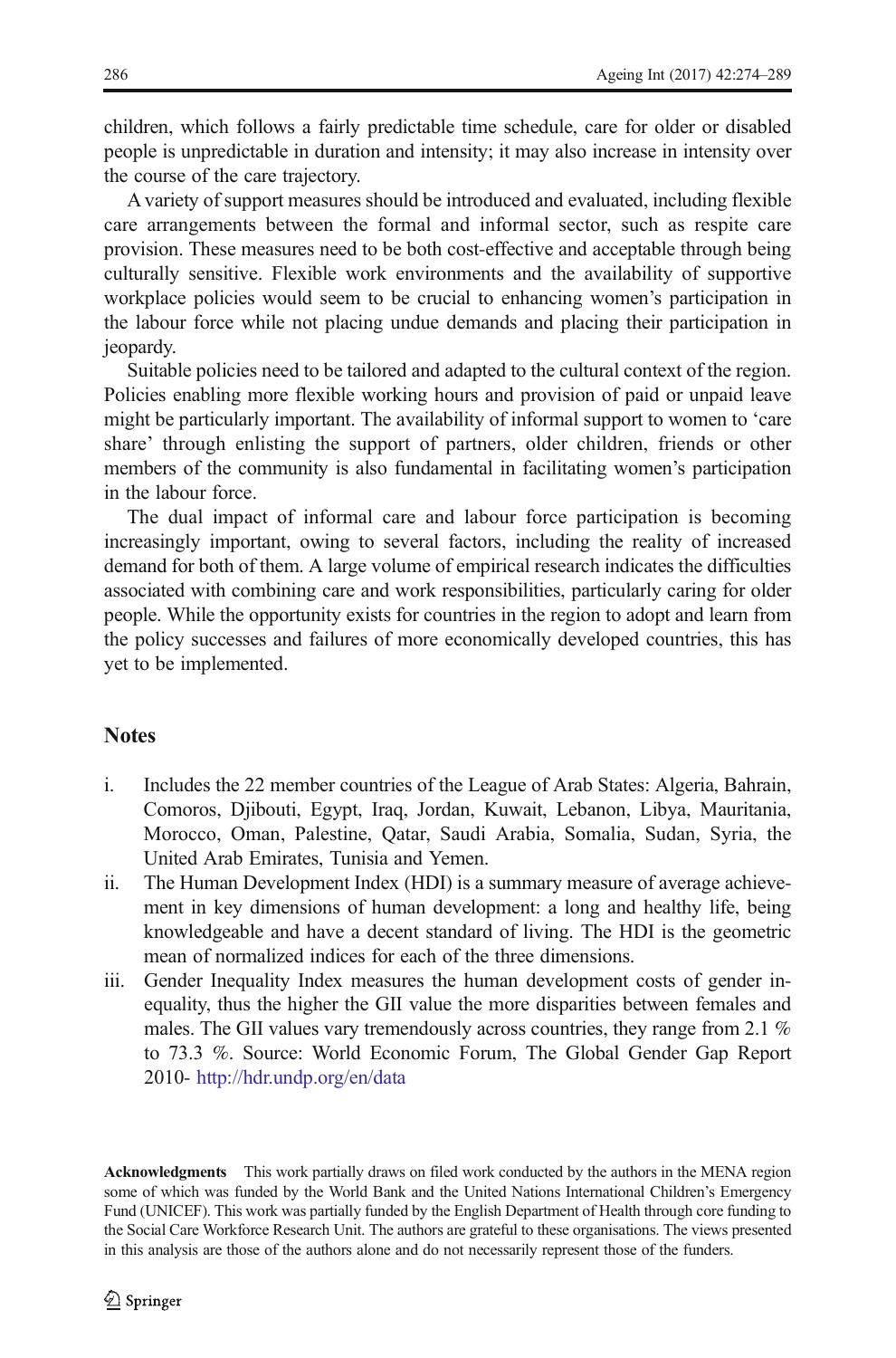#### <span id="page-13-0"></span>Compliance with Ethical Standards

Conflict of interest Dr. Shereen Hussein declares that she has no conflict of interest. Mr. Mohamed Ismail declares that he has no conflict of interest.

Informed Consent As there is no person or personal data appearing in the paper, there is no one from whom a permission should be obtained in order to publish personal data.

Ethical Treatment of Experimental Subjects (Animal and Human) This article does not contain any studies with human or animal subjects performed by any of the authors.

Open Access This article is distributed under the terms of the Creative Commons Attribution 4.0 International License (http://creativecommons.org/licenses/by/4.0/), which permits unrestricted use, distribution, and reproduction in any medium, provided you give appropriate credit to the original author(s) and the source, provide a link to the Creative Commons license, and indicate if changes were made.

## **References**

- Abyad, A. (2006) Health care services for the elderly in the middle east. Middle East Journal of Business.
- Alzheimer Disease International (2011). World Alzheimer Report 2011: The benefits of early diagnosis and intervention. London: ADI.
- Arber, S., & Ginn, J. (1995). Paid employment and Informal Care. Work, Employment and Society, 9(3), 445–471.
- Boggatz, T., & Dassen, T. (2005). Ageing, care dependency, and care for older people in Egypt: A review of the literature. International Journal of Older People Nursing, 14, 56–63.
- Clark, D., & Wright, M. (2007). The International Observatory on End of Life Care: A Global View of Palliative Care Development. Journal of Pain and Symptom Management, 33(5), 542–546.
- Commas-Herrera, A., Wittenberg, R., Costs-font, J., Gori, C., Di Maio, A., Patxot, C., Pickard, L., Pozzi, A., & Rothgang, H. (2006). Future long-term care expenditure in Germany, Spain, Italy and the United Kingdom. Ageing and Society, 26, 285–302.
- Economic and Social Commission for Western Asia (ESCWA) and the United Nations Department of Economic and Social Affairs (UNDESA) (2006). Living arrangements of older persons around the world, ST/ESA/SER.A/240.
- El Haddad, Y. (2006). Major Trends Affecting Families in the Gulf Countries. Major Trends Affecting Families: A Background Document. United Nations. Geneva, United Nations Department of Economic and Social Affairs.
- El-Ashi, A. K. (2007). Family relationships in Islam. Islamic World. [http://www.islamic-world.net/parenting/](http://www.islamic-world.net/parenting/parenting_page/family_relationships_in_islam.htm) [parenting\\_page/family\\_relationships\\_in\\_islam.htm.](http://www.islamic-world.net/parenting/parenting_page/family_relationships_in_islam.htm)
- El-Saadani, S. M. (2006). Divorce in the Arab Region: Current Levels, Trends and Features. The European Population Conference 2006, Liverpool. 21–24 June.
- Fargues, P. (2006). *International Migration in the Arab Region*. UN Expert Group Meeting on International Migration and Development in the Arab Region: Challenges and Opportunities, Beirut. 10 May.
- Glendinning, C. (1992). Employment and community care: policies for the 1990s. Work, Employment and Society, 6(1), 103-111.
- Hoodfar, H. (1997). Between marriage and the market: intimate politics and survival in Cairo. Berkeley: University of California Press.
- Hussein S (2002) An Exploration of Nuptiality Patterns in Egypt and the Maghreb Countries, PhD Thesis, London School of Economics, University of London.
- Hussein, S., & Manthorpe, J. (2005). An International Review of Long Term Care Workforce: Policies and Shortages. Journal of Aging and Social Policy, 17(4), 75–94.
- Hussein, S., & Manthorpe, J. (2007). Women from the Middle East and North Africa in Europe: understanding their marriage and family dynamics. European Journal of Social Work, 10(4), 465–480.
- Hussein S., Manthorpe J. and Bakalana A. (2009) The Competing Demands for Women's Labor: the Role of Women in Long-Term Care Provision in the Russian Federation. November 2009. The World Bank, Washington D.C, London: Social Care Workforce Research Unit.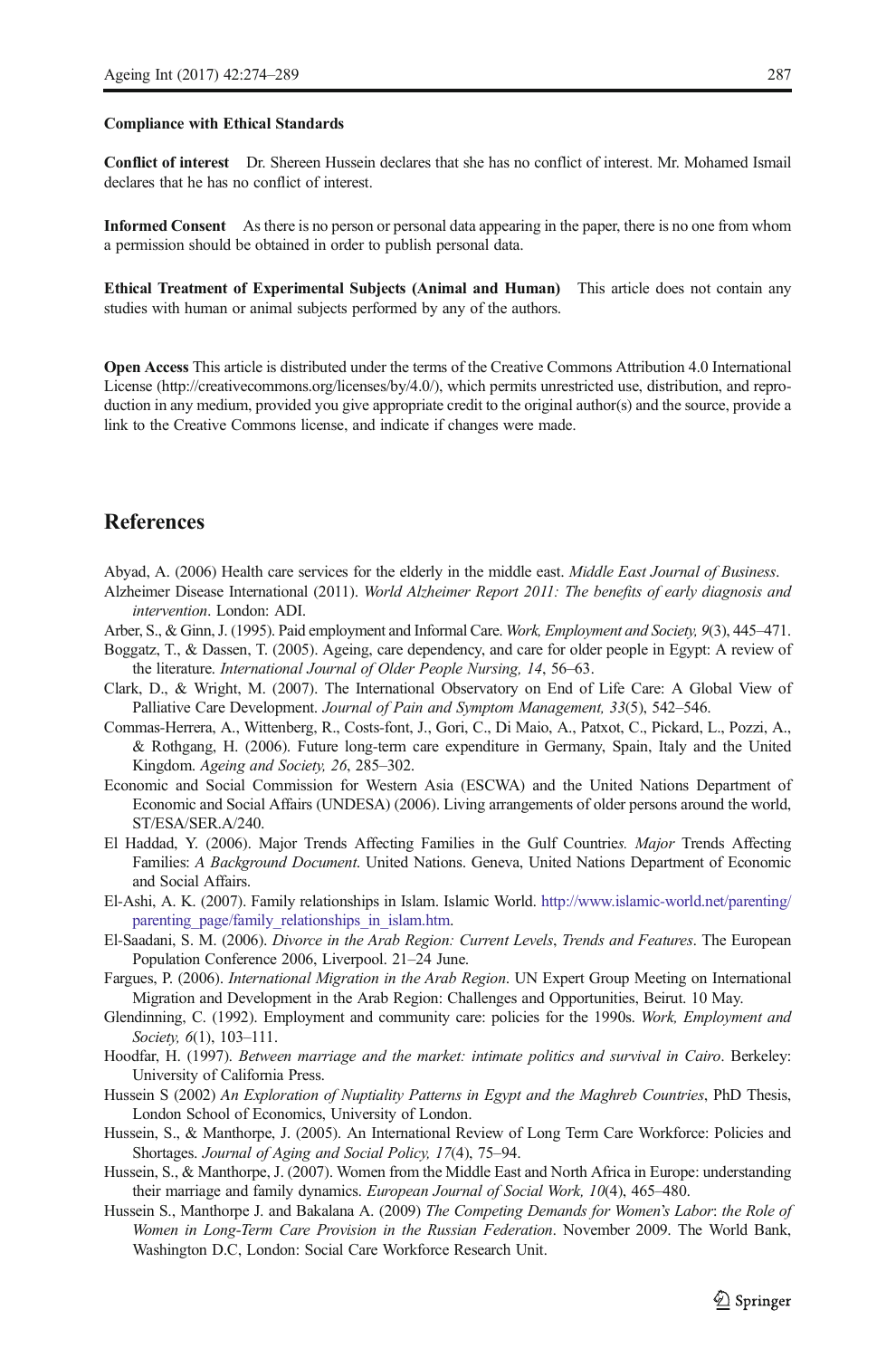- <span id="page-14-0"></span>Joshi, H. (1995). The labour market and unpaid caring: conflict and compromise. The future of family care for older people. I. Allen and E. Perkins. London, HMSO: ix, 234p.
- Jütting, J., Parlevliet, J. and Xenogiani, T. (2008) Informal Employment Re-loaded. OECD DEVELOPMENT CENTRE Working Paper No. 266.
- Kronfol, N., et al. (2013). Aging in the Arab region: Trends, implications and policy options. ESCWA, Beirut. Available from http://www.escwa.un.org/divisions/div\_editor/Download.asp?table\_name=divisions [other&field\\_name=ID&FileID=1588](http://www.escwa.un.org/divisions/div_editor/Download.asp?table_name=divisions_other&field_name=ID&FileID=1588) (last accessed 11 June 2015).
- Margolis, S. A., & Reed, R. L. (2001). Institutionalizing older adults in a health district in the United Arab Emirates: Health status and utilization rate. Gerontology, 47, 161–167.
- Mensch, B., Singh, S. and Casterline, J. (2005) Trends in the timing of first marriage among men and women in the developing world. Population Council, Policy Research Division Working Paper No. 202.
- Mirkin, B. (2010). Population Levels, Trends and Policies in the Arab Region: Challenges and Opportunities. Arab Human Development Report. United Nations Development Programme.
- Pavolini, E., & Ranci, C. (2008). Restructuring the welfare state: reforms in long-term care in Western European countries. Journal of European Social Policy, 18(3), 246–259.
- Phillips, J., Bernard, M., Chittenden, M., & Joseph Rowntree, F. (2002). Juggling work and care: the experiences of working carers of older adults. Bristol: Published for the Joseph Rowntree Foundation by The Policy Press.
- Rashad, H., & Khadr, Z. (2002). The demography of the Arab region: New challenges and opportunities. In I. Sirageldin (Ed.), Human capital: Population economics in the Middle East (pp. 37–49). Cairo: The American University in Cairo Press.
- Rashad, H., Osman, M., & Foudi-Fahimi, F. (2005). Marriage in the Arab World. Washington, DC: Population Reference Bureau.
- Roudi-Fahimi, F., & Kent, M. M. (2007). Challenges and opportunities The population of the Middle East and North Africa. Population Bulletin, 62(2), 3–19.
- Rugh, A. B. (1981). Orphanages and homes for the aged in Egypt: Contradiction or affirmation in a family oriented society? International Journal of Sociology of the Family, 11, 203–233.
- Rugh, A. B. (1984). Family in contemporary Egypt. Syracuse: Syracuse University Press.
- Rugh, A. B. (1997). Within the circle: parents and children in an Arab village. New York: Columbia University Press.
- Saxena, P. C. (2008) Ageing and age-structural transition in the Arab countries: regional variations, socioeconomic consequences and social security, GENUS, 64 (Nos. 1–2), 37–74.
- Seddon, D., Robinson C. and Jones K. (2004). Carers in Employment: Towards an Integrated System of Support. Final Report to the Wales Office of Research and Development for Health and Social Care. Bangor, Centre for Social Policy Research and Development, University of Wales.
- Shah, N., Yount, K., Shah, M., & Menon, I. (2002). Living arrangements of older women and men in Kuwait. Journal of Cross-Cultural Gerontology., 17(4), 337–355.
- Shah, N., Badr, H., & Shah, M. (2012). Foreign live-in domestic workers as caretakers of older Kuwaiti men and women: socio- demographic and health correlates. Ageing and Society, 32, 1008–1029.
- Sibai, A. and Yamout, R. (2012). Family-based old-age care in Arab countries: between tradition and modernity. In H. Groth and A. Sousa-Poza (eds.), Population dynamics in Muslim countries: Springer-Verlag Berlin Heidelberg.
- Sibai, A., Sen, K., Baydoun, M., & Saxena, P. (2004). Population aging in Lebanon: Current status, future prospects and implications for policy. Bulletin of the World Health Organisation, 82, 219–225.
- Sibai, A. M., Baydoun, M., & Tohme, R. (2009). Living arrangements of ever-married older Lebanese women: Is living with married children advantageous? Journal of Cross-Cultural Gerontology, 24, 5–17.
- Sibai, A. A., Tohme, R. A., Yamout, R. Yount, K. M., Kronfol, N. M. (2012). The older persons: From veneration to vulnerability? In S. Jabbour, R. Giacaman, M. Khawaja, and I. Nuwayhid (Eds.). Public health in the Arab world
- Sinunu, M., Yount, K. M., & El Afify, N. A. W. (2009). Informal and formal long-term care for frail older adults in Cairo, Egypt: family caregiving decisions in a context of social change. Journal of Cross Cultural Gerontology, 24(1), 63–76.
- Tajvar, M., Arab, M., & Montazeri, A. (2008). Determinants of health-related quality of life in elderly in Tehran, Iran. BMC Public Health, 8. doi[:10.1186/1471-2458-8-323\(](http://dx.doi.org/10.1186/1471-2458-8-323)retrieved 29 October 2009).
- UN (2013). UN Economic and Social Council E/CN.5/2013/6: Second Review and Appraisal of the Madrid International Plan of Action on Ageing, 2002. [http://daccess-ddsny.un.org/doc/UNDOC/GEN/N12/613/](http://daccess-ddsny.un.org/doc/UNDOC/GEN/N12/613/56/PDF/N1261356.pdf?OpenElement) [56/PDF/N1261356.pdf?OpenElement](http://daccess-ddsny.un.org/doc/UNDOC/GEN/N12/613/56/PDF/N1261356.pdf?OpenElement). Accessed Sep 2015.
- UNDP (2013) 2013 Human Development Report. [http://hdr.undp.org/en/2013-report.](http://hdr.undp.org/en/2013-report) Accessed July 2015.